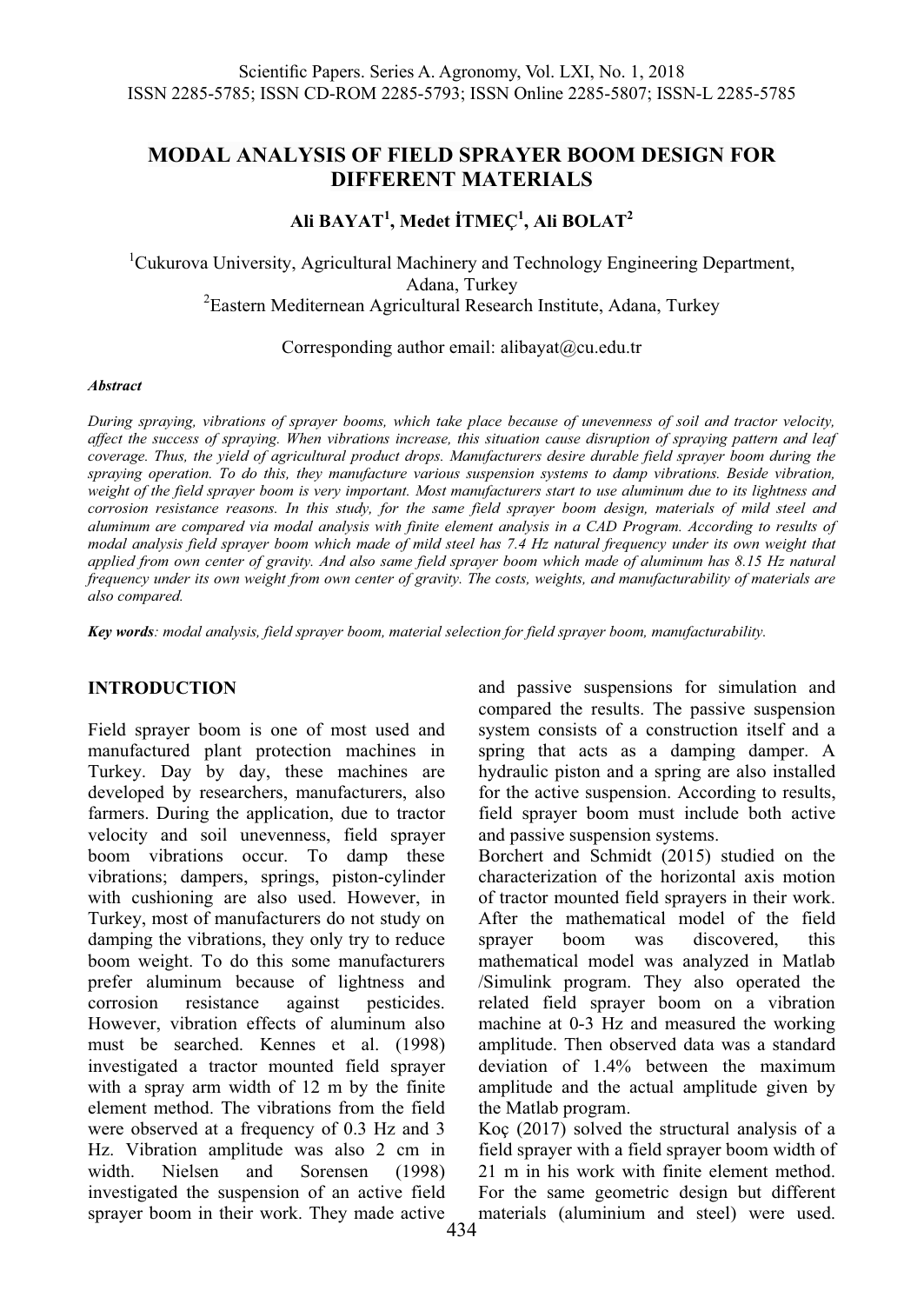According to fatigue analysis results, it is understood that aluminum material is better than mild steel

Aim of this study, is to study modal analysis of a field sprayer boom for same geometric design but different in materials (mild steel St 37 vs. 6061 aluminum) by the aid of finite element method. By this way, for same geometrical design aluminum and steel field sprayer booms' vibration characteristics are compared. Beside this result, manufacturing costs of both materials are determined and compared with each other.

## **MATERIALS AND METHODS**

Modal analysis is used to determine vibration characteristic of a body under a load. Modal Analysis can be applied both Mathematically and Experimentally also in 3D CAD programs. General vibration characteristic of a system can be defined as below:

$$
m\ddot{x} + c\dot{x} + kx = F
$$

One of mostly manufactured field sprayer boom's construction is determined. The field sprayer boom has no damping element on it. Therefore, mathematical defining of undamped free vibration system can be as below:

$$
m\ddot{x} + kx = 0
$$

To solve the differential equation, C and s as coefficient of differential equation and x is function of t (Rao, 2004).

 $x(t) = Ce^{st}$ 

From here:

$$
Ce^{st}(ms^2 + k) = 0 \qquad \text{and} \qquad Ce^{st} \neq 0
$$

$$
(ms^2+k)=0
$$

$$
s_{1,2} = \pm \sqrt{-\frac{k}{m}} = \pm i\omega_n \text{ (rad/s)}
$$

 $\omega_n = 2\pi f_n$ 

In modal analysis with finite element method, general mathematical defining of a field sprayer boom can be defined as above.

To apply modal analysis in CAD program, firstly one side of boom (for easily resolving the problem) with 16 m width field sprayer was measured geometrically. Then modelled and assembled in 3D CAD program Autodesk Inventor 2017 (Figure 1). In field sprayer boom  $40*40*3$  rectangular profiles are used (both in aluminum and mild steel). After modelling. both materials mild steel and aluminum 6061 were chosen for analysis.



Figure 1. Modelling of field sprayer boom geometrically

Aluminum 6061 and mild steel is applied to geometric design, and then weights are calculated as shown in Table 1.

| Table 1. Weights of different materials for same |  |
|--------------------------------------------------|--|
| geometric design                                 |  |

| Properties                          | Aluminum Boom | Mild Steel Boom |
|-------------------------------------|---------------|-----------------|
| Weight (kg)                         | 13,164        | 38,274          |
| <b>First Section</b><br>Weight (kg) | 5,672         | 16,492          |
| Second Section<br>Weight (kg)       | 7,492         | 21,782          |

After modelling and assembling field sprayer booms the Autodesk Inventor 2017, in stress analysis module. For analysis, modal analysis is chosen and then fixed points are marked which are joint of second section.

The weights (shown Table 1) are converted to loads and applied from each centre of gravity of each boom section.

In this study, only vertical forces are evaluated. Because horizontal inertial forces changes during a time period also field sprayer booms' construction are designed to resist vertical forces.

After meshing, simulating and solving are started and results are compared. Beside the modal analysis results, manufacturing costs are also calculated and compared. In region, manufacturing costs are as below.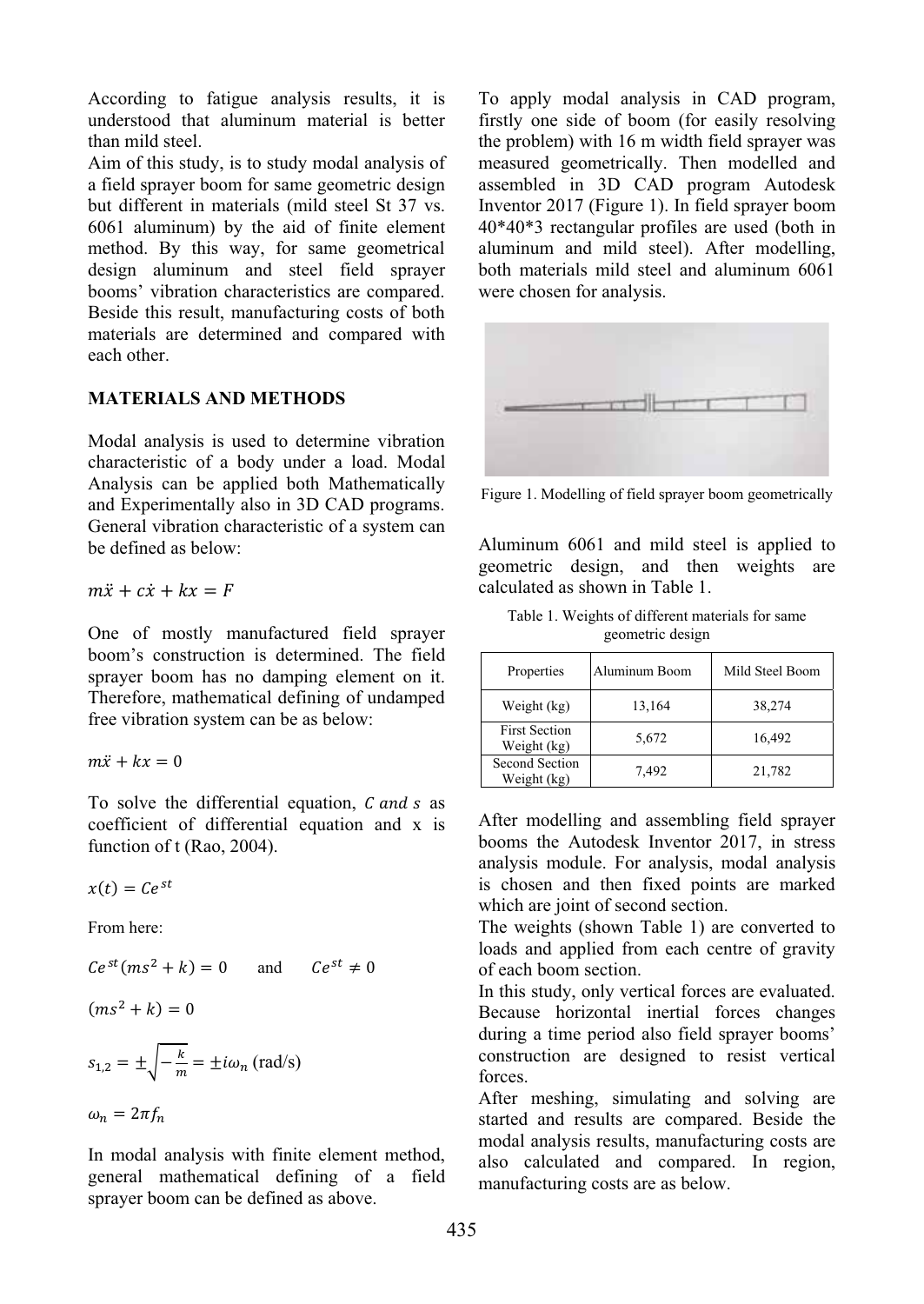| Properties                 | Aluminum | Mild Steel |  |
|----------------------------|----------|------------|--|
| Raw material cost (\$/kg)  | 3,75     | 0,625      |  |
| Manufacturing cost (\$/kg) | 1,5      | 1,25       |  |

### **RESULTS AND DISCUSSIONS**

### **Manufacturability Evaluation of Different Materials**

According to results of weight and manufacturing costs, total costs of aluminum boom and mild steel boom are calculated as Table 3. Total manufacturing costs of aluminum is higher than steel. As known, thermal expansion coefficient of aluminum is higher than steel. Because of that reason, it is difficult welding of aluminum. Excessive heat can cause welding distortion whether cooler blocks is not used. Therefore, the difficulty of a process increase, cost of process of the manufacturing also increases.

Table 3. Costs of raw materials and manufacturing in region

| Properties                 | Aluminum | Mild Steel |  |
|----------------------------|----------|------------|--|
| Raw material cost (\$/kg)  | 3,75     | 0,625      |  |
| Manufacturing cost (\$/kg) | 5,75     | 1,25       |  |
| Total weight (kg)          | 13,164   | 38,274     |  |
| Total cost (\$/kg)         | 125,058  | 71,76375   |  |

Aluminum has better corrosion resistance than mild steel. Manufacturers use steel joints for aluminum field sprayer boom, because of hardness differences joints can enlarge holes of aluminum plates, which are located end of second section.

#### **Modal Analysis Evaluation**

In Figures 2 and 3, modal analysis results of mild steel and aluminum are shown.

F3 7,40 Hz Y Displacement



Figure 2. Modal Analysis Results of mild steel

#### F3 8.15 Hz Y Displacement



Figure 3. Modal Analysis Results of aluminum

According to results; mild steel has 7,40 Hz natural frequency under own load. Beside this, mild steel has 8,15 Hz natural frequency as shown in Table 4.

|  |  | Table 4. Costs of raw materials and manufacturing |  |
|--|--|---------------------------------------------------|--|
|  |  |                                                   |  |

| Properties               | Aluminum | Mild Steel |  |
|--------------------------|----------|------------|--|
| Natural Frequency (Hz)   | 8,15     | 7.4        |  |
| Total Weigh of Boom (kg) | 13,164   | 38,274     |  |
| Total Load (N)           | 129.138  | 375.467    |  |

Under own loads booms natural frequency differs. Although mild steel field sprayer is heavier than aluminum field sprayer boom, natural frequency of mild steel field sprayer boom is lower than natural frequency of alumium field sprayer boom which means